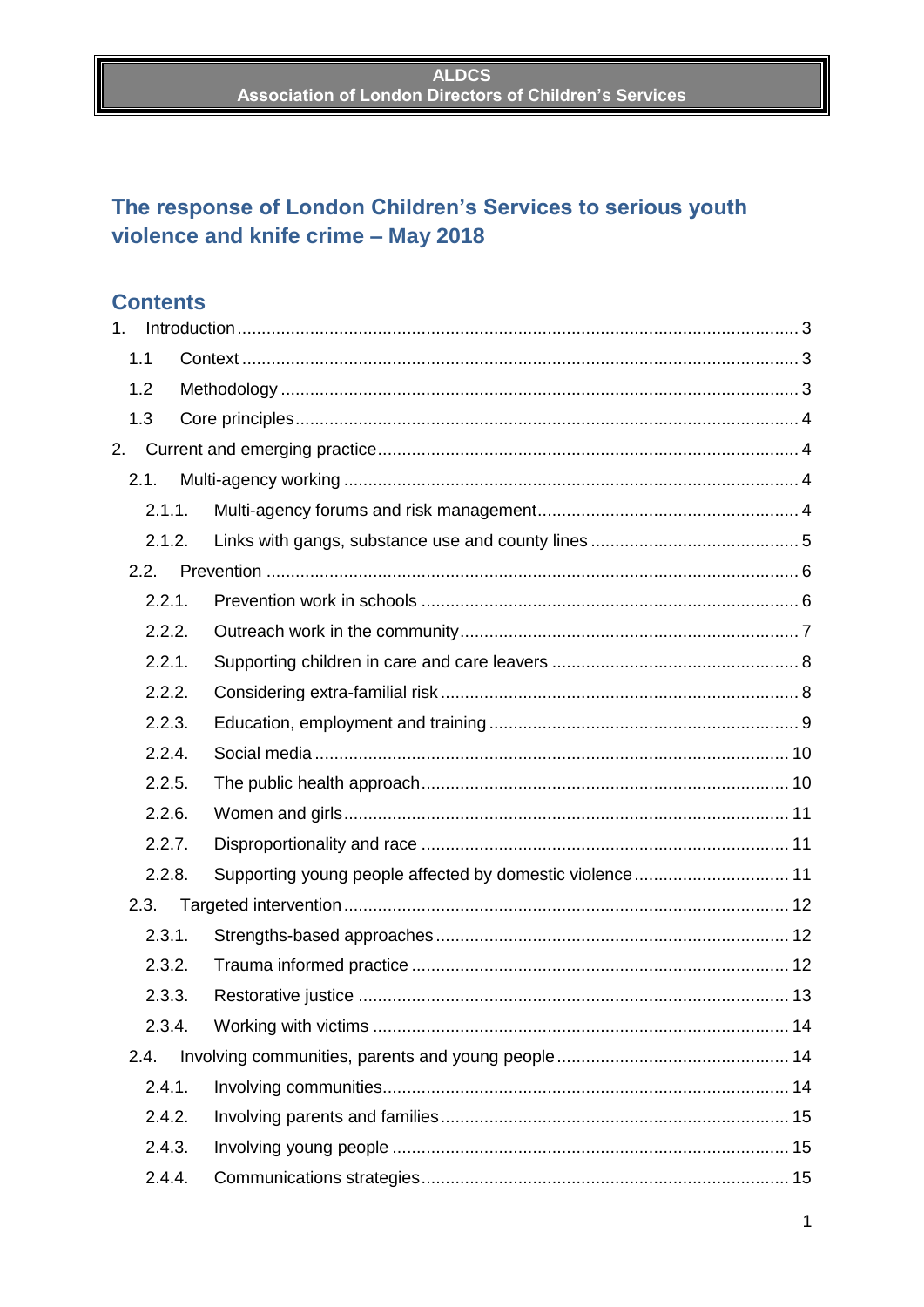| 3. |      |                                                          |  |
|----|------|----------------------------------------------------------|--|
| 4. |      |                                                          |  |
|    |      |                                                          |  |
|    |      |                                                          |  |
|    | 4.3. |                                                          |  |
|    | 4.4. |                                                          |  |
|    | 4.5. | Engagement with young people, parents and communities 19 |  |
|    | 4.6. |                                                          |  |
| 5. |      |                                                          |  |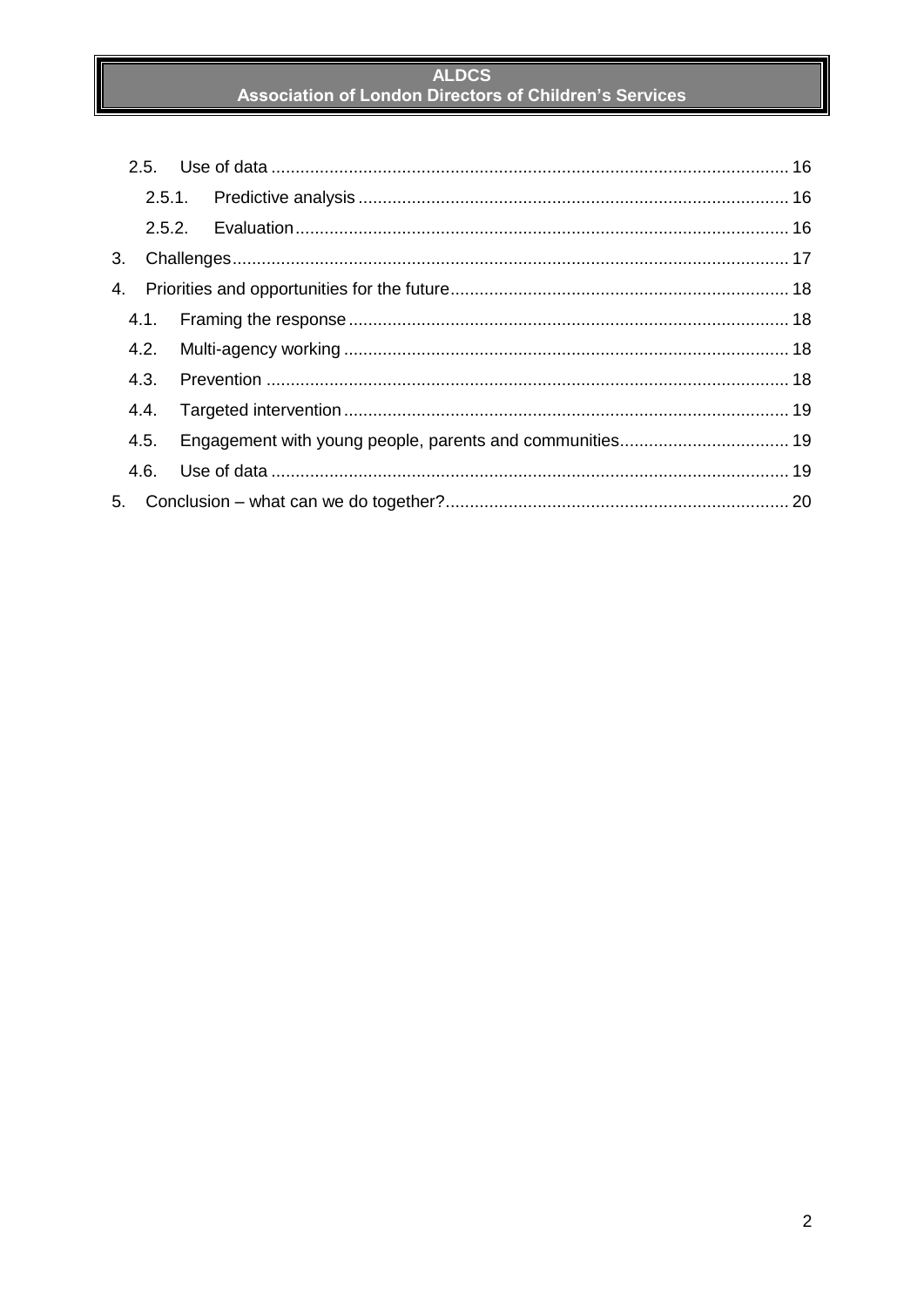# <span id="page-2-0"></span>**1. Introduction**

### <span id="page-2-1"></span>**1.1 Context**

Serious youth violence, including knife crime, is a significant issue in London at the moment and a priority area of work for children's services. The capital is currently experiencing a spike in knife and gun crime related incidents and an increase in the severity of crimes, with a number resulting in deaths over the last few months.

The Association of London Directors of Children's Services (ALDCS) is committed to further understanding both the causes of serious youth violence, and how to best respond to prevent incidents and intervene when they do happen.

ALDCS hosted a seminar in March 2018, focussing on the response of children's services to serious youth violence, including knife crime. The seminar sought to give practice leaders – predominantly in social work, youth work, and youth offending – an opportunity to share their current practice approaches and to consider how London borough children's services can work more effectively with one another and with partners across the capital to tackle this issue. The seminar also brought together representatives from the Mayor's Office for Policing and Crime (MOPAC), the Metropolitan Police Service (MPS), Ofsted, and Redthread, the youth work charity that provides a large amount of support for young offenders in the capital.

The key aims of the ALDCS seminar were to:

- Understand current research evidence
- Share emergent and good practice approaches to responding to issues of serious youth violence, including knife crime
- Ensure mutual understanding of priorities, approaches and goals across LAs, MOPAC, Ofsted, and the voluntary sector
- Consider where cross-capital working could better help and protect children and young people, and lever increased capacity across partner organisations

### <span id="page-2-2"></span>**1.2 Methodology**

Each London borough that attended the seminar was asked to submit a form summarising its current and emerging practice in responding to serious youth violence. The following boroughs submitted evidence to inform this report: Barnet, Bexley, Brent, Camden, Greenwich, Hackney, Hammersmith & Fulham, Haringey, Harrow, Hounslow, Islington, Kensington & Chelsea, Lambeth, Lewisham, Merton, Redbridge and Southwark. A response was also received from the University of Bedfordshire, which has carried out some work with London local authorities in this area. Several respondents focussed specifically on their response to knife crime.

This report summarises the key themes and trends in these submissions in relation to current and emerging practice, challenges, and opportunities and priorities for the future.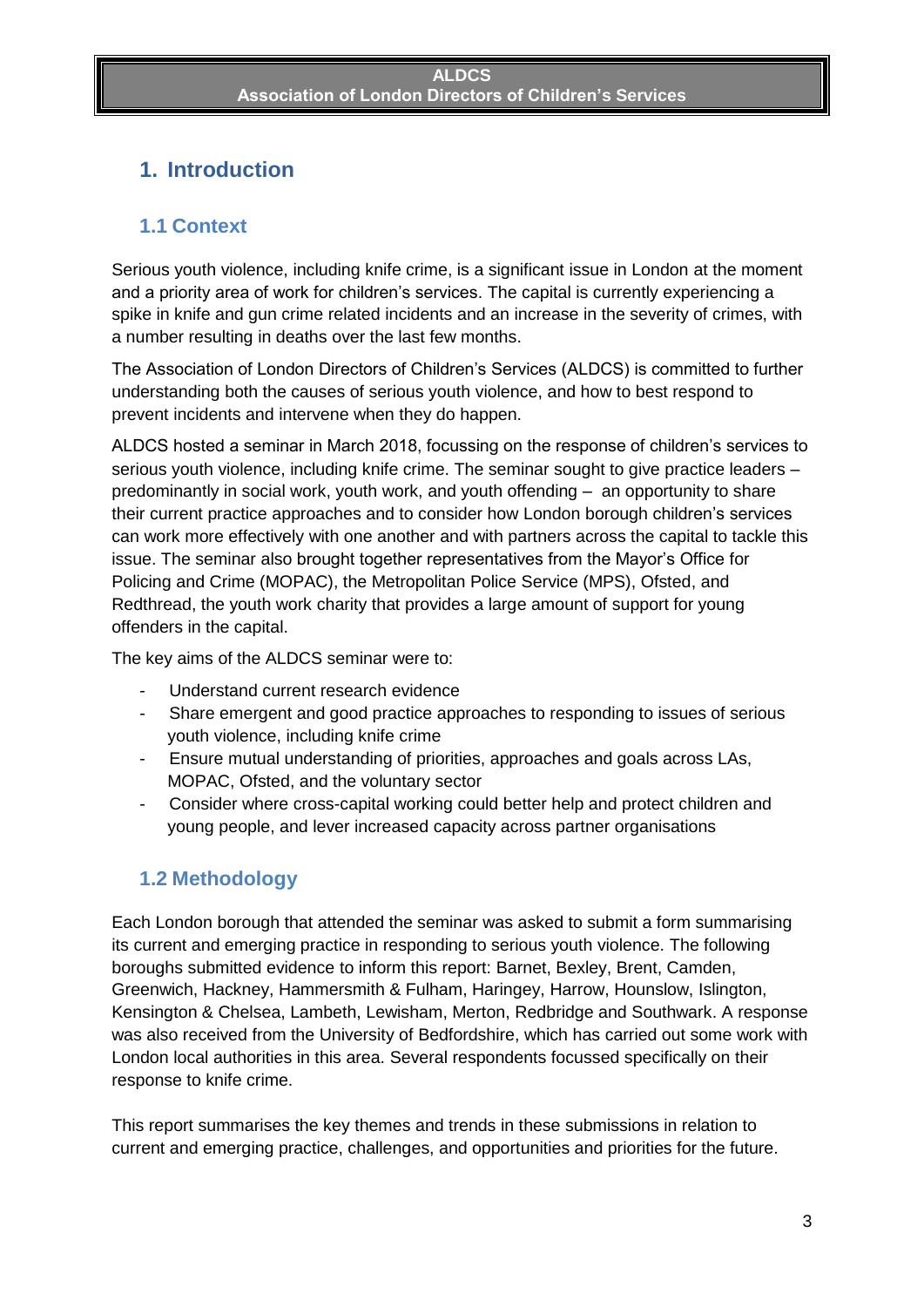External literature is used as additional context at some points and to highlight evidence for the effectiveness of certain approaches.

### <span id="page-3-0"></span>**1.3 Core principles**

Directors of Children's Services have a crucial role to play in acting as systems leaders to ensure that responses to serious youth violence and interconnected issues are effective, collaborative, and multi-faceted. Responses highlighted that children's services does not categorise young people affected by serious youth violence as victims and perpetrators, but rather views all those involved as vulnerable young people. Victims can become perpetrators and vice versa, and the system needs to engage with vulnerable young people in the round and address previous experiences, fears, assumptions, and risks that could lead to them being affected by serious youth violence and interrelated issues. As the respondent from Kensington and Chelsea put it, there is a policy of, "child first, offender second."

The responses focussed predominantly on wider prevention activities and targeted interventions with at-risk young people, which prioritise strengths-based, relationships-based approaches, rather than enforcement approaches. Several respondents highlighted that young people often carry knives due to fear, and enforcement alone will not remove the underlying motivation for knife carrying or the accessibility of knives. Therefore, this report focusses on children's services practice responses, rather than on enforcement approaches.

A balance needs to be struck between a longer term public health approach and the imperative to deliver targeted and effective interventions at pace to address the immediate issue. Disproportionality is an area that needs to be better understood and tackled, as violent crimes continue to disproportionately affect and involve young black men.

It is crucial that a robust evidence base is developed on this topic, but at the same time there is a need for partners across the board to understand the need for hyper-local approaches to tackling this issue that are designed and implemented with communities. The drivers for, and nature of, violent offences are extremely diverse, and different approaches will need to be taken in different boroughs, and even in different areas within one local authority. This report presents some practice that has been seen to be effective in certain situations, but caution should be exercised in considering what might be transferable to other areas of the capital.

# <span id="page-3-1"></span>**2. Current and emerging practice**

### <span id="page-3-2"></span>**2.1. Multi-agency working**

#### <span id="page-3-3"></span>**2.1.1. Multi-agency forums and risk management**

In all of the boroughs that submitted a response, activity around serious youth violence and knife crime was guided by multi-agency forums of some sort. These boards involved different combinations of: youth offending teams (YOT), children's social care (CSC),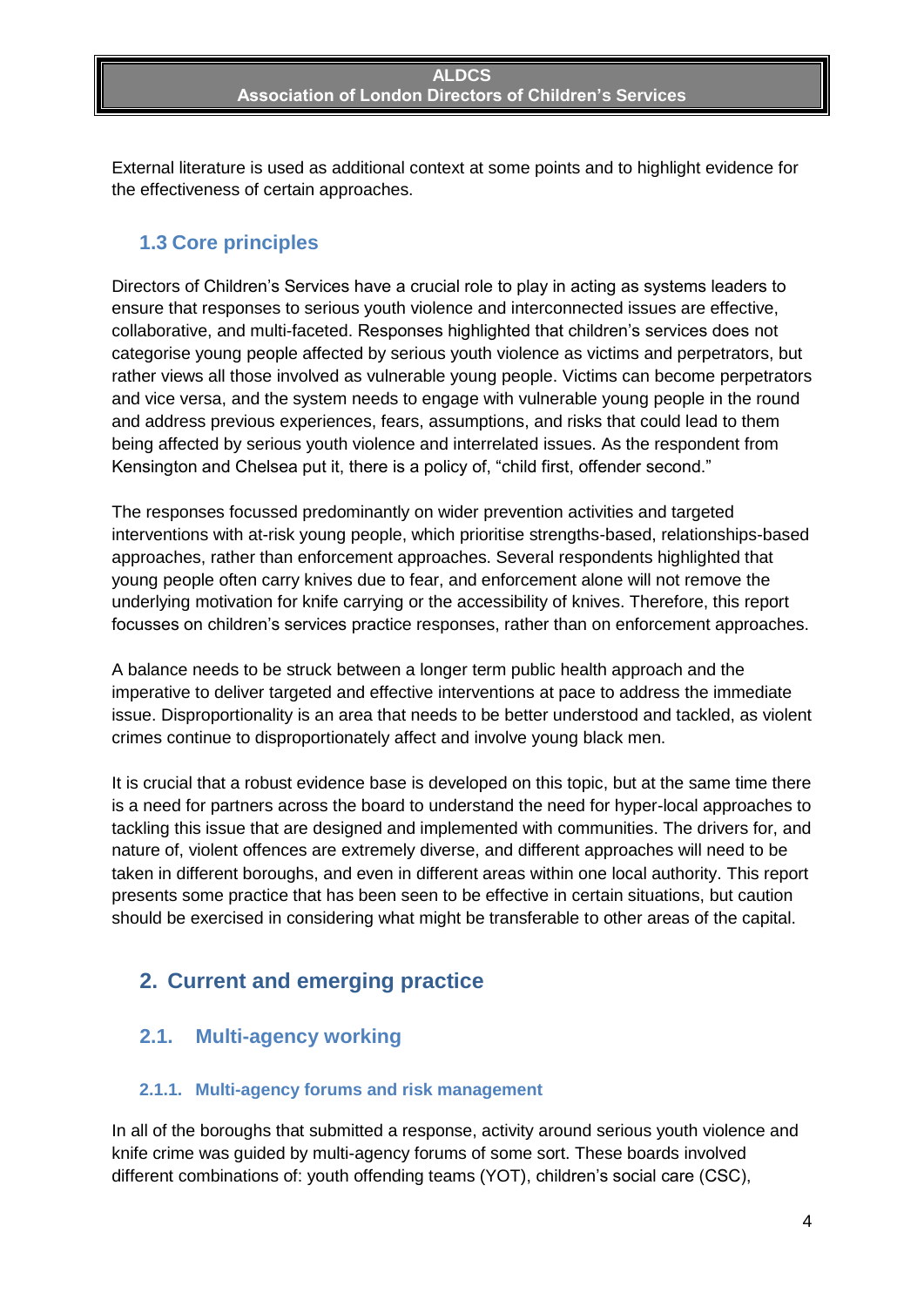community safety, gangs, housing, child sexual exploitation (CSE), missing, police, violence against women and girls, education, health, and the voluntary sector.

Some local authorities, including Bexley, Brent and Harrow, have multi-agency panels that look more broadly at vulnerable adolescents, and have found these to be an effective way of considering a range of interconnected issues in the round. Other boroughs are moving in this direction. Most boroughs indicated that multi-agency forums considered a range of issues relating to serious youth violence, such as CSE, child trafficking, county lines, gangs, antisocial behaviour, missing, and radicalisation.

Several boroughs have incident-led meetings, or risk management panels, as well as strategic multi-agency boards. One example is Greenwich, which has recently formed the Greenwich Risk Adolescence Safeguarding and Prevention (GRASP) Panel. This meets weekly for incident-led discussions which take into account the multiple contexts in which young people are at risk, including peer networks, venues and geographical locations, including online spaces such as social media and websites.

Some local authorities, including Camden, Hammersmith and Fulham, Harrow, Brent, and Lambeth have daily risk briefings involving multiple services and agencies. These boroughs highlighted the briefings as an effective way of facilitating information sharing and understanding the link between serious youth violence and other areas.

While partnerships between various services within the local authority and the Police were common, fewer respondents mentioned the presence of education and health partners on the Board, and the third sector was only mentioned twice in relation to involvement in forums (in responses from Hammersmith and Fulham, and Kensington and Chelsea). Greenwich offered an example of effective working with the voluntary sector, where 22 groups were involved in projects to improve the way BME voluntary and community sector organisations work on issues around gangs, youth violence and CSE (this ended in March 2017).

Several boroughs mentioned a positive link between YOT and CSC services. For example, Islington employs a specialist social worker for gangs, serious youth violence and county lines, who chairs strategy meetings and skills up other social workers to intervene with these young people and their families. In Bexley, joint home visits take place between community safety, CSC, and YOT as part of the borough's engagement planning. Bexley also has a point of contact in children's social care for CSE and missing.

Youth offending teams across London tend to be multi-disciplinary by design, or at least to utilise support from specialists such as Speech and Language Therapists (SLTs), CAMHS or parenting supporting workers. Hackney has a SLT placed within the YOT, as well as a forensic psychologist to offer specialist support relating to mental health and wellbeing.

#### <span id="page-4-0"></span>**2.1.2. Links with gangs, substance use and county lines**

There is significant work underway to link up activity relating to youth violence and activity relating to gangs. For example, Merton's multi-agency forum combines a youth justice led risk panel with a police led gangs panel. Haringey has developed an integrated, multi-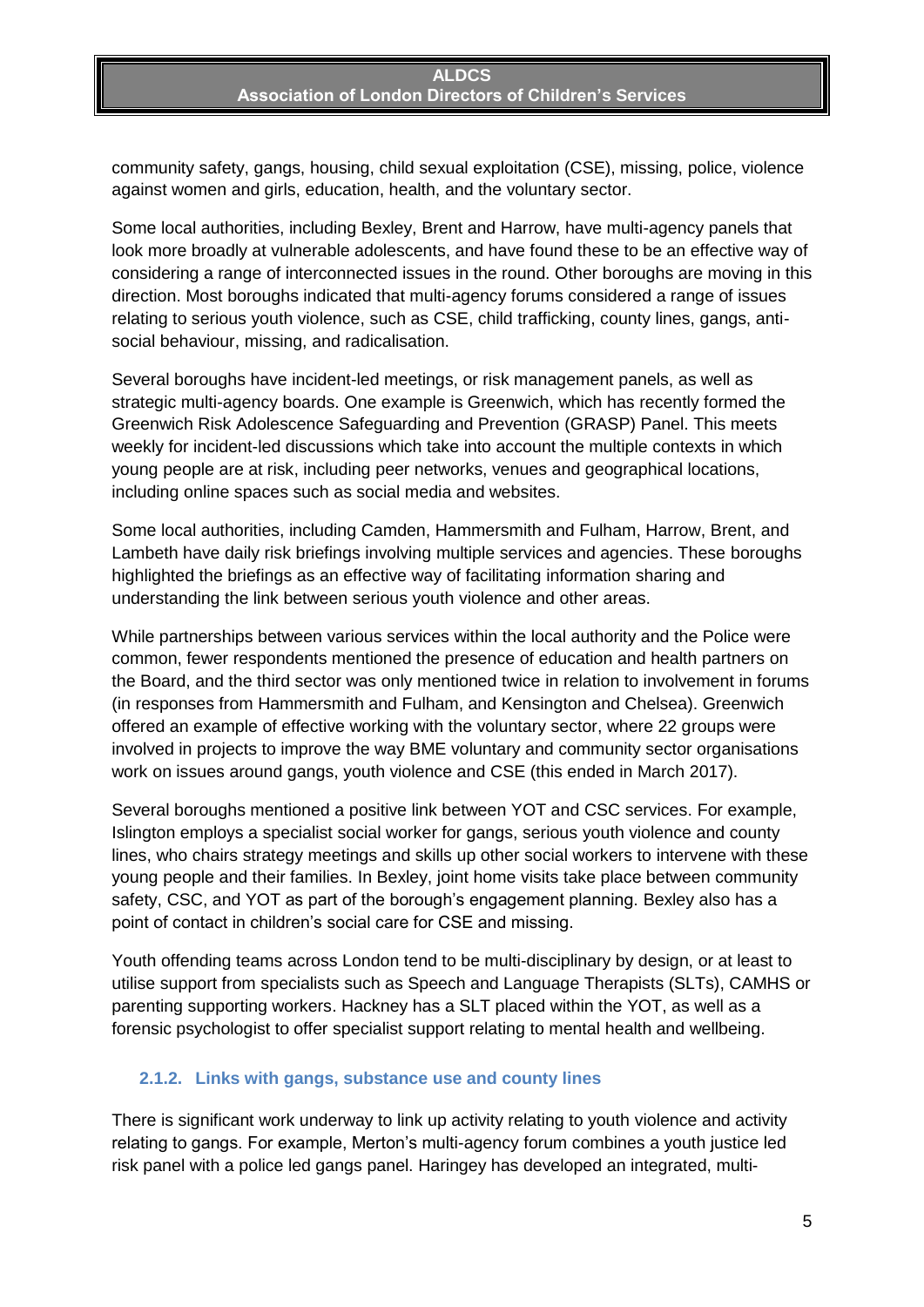agency gangs unit, funded by MOPAC, which offers a range of support from one to one outreach work to gangs prevention programmes for prisoners and those on remand at HMP Pentonville. There has been a significant reduction in reoffending as a result of this activity. Islington is also being supported by SOS to develop an integrated gangs team.

Other boroughs wrote about their work in relation to those involved in the drugs economy , due to the clear link between drug dealing, including county lines, and serious youth violence, and the fact that early intervention with young people can prevent drug dealing and use escalating into violent crime. For example, Greenwich funds a dedicated Violence and Organised Crime Unit, which is run by the Police and targets the exploitation of vulnerable people perpetrated by those involved in the supply of Class A drugs in the borough. Haringey's family and young people's substance misuse service (which offers support to friends, siblings and parents so that they can support the substance misuser if he or she is unwilling to engage) co-works cases with partners when they come across instances of involvement in serious youth violence. Haringey also has a peer led adult substance misuse service which engages with residents on estates affected by substance misuse and serious youth violence.

### <span id="page-5-0"></span>**2.2. Prevention**

**.** 

Within a multi-agency context, the first pillar of boroughs' response to serious youth violence is prevention activity. In some cases, this activity is universal. In others, it is targeted towards children living in areas affected by serious youth violence, or those whose siblings or friends have been involved or affected.

#### <span id="page-5-1"></span>**2.2.1. Prevention work in schools**

While some interventions take place in youth hubs and centres, the submissions suggest that schools are very often the focus for both universal and targeted prevention activity. This includes weapons awareness sessions, workshops focussed on building resilience, and one to one intervention sessions.

The process evaluation of the Knife Crime Prevention Programme, carried out by the Youth Justice Board in 2013, highlighted that personal accounts of knife crime by victims and their families, and materials on the health implications of knife crime wounds, are effective in terms of prevention.<sup>1</sup> Weapons awareness sessions are widely used by boroughs as part of the prevention agenda. Key elements of these programmes are around understanding legislation, challenging social perceptions, learning about the impact of injuries including knife crime injuries and first aid – with the ultimate intention of challenges young people's thought processes and decisions around weapon carrying. Greenwich is now a piloting a trauma-informed version of the weapons awareness programme, delivered to students identified through mapping carried out with schools.

<sup>&</sup>lt;sup>1</sup> https://www.gov.uk/government/uploads/system/uploads/attachment\_data/file/395990/knife-crime-preventionprogramme.pdf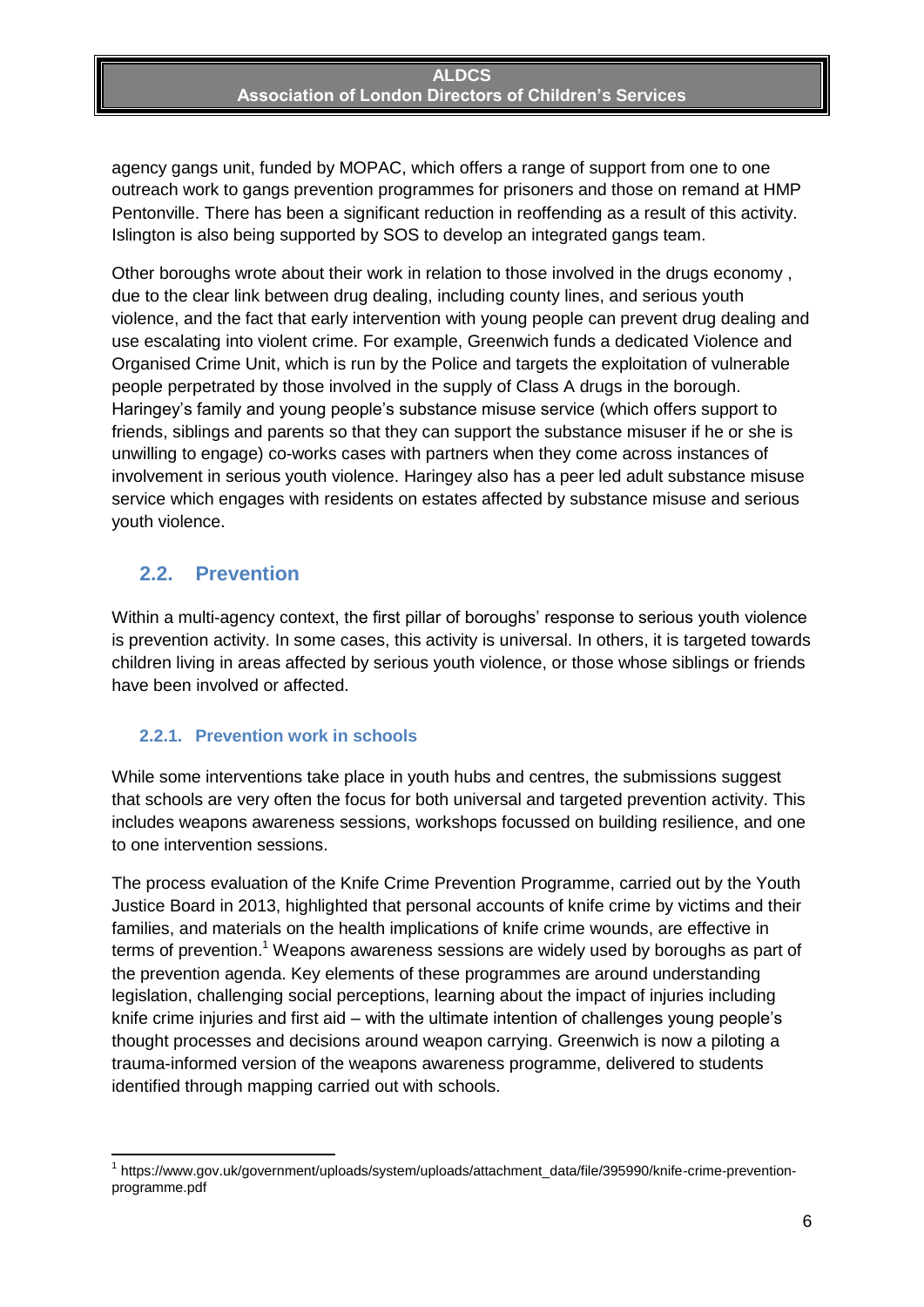Some boroughs have put in place widespread prevention activity for some age groups. For example, Lewisham has piloted a universal schools safety programme to all year 7s in every school in the borough, which includes knife crime, online safety, substance misuse, healthy relationships and bullying alongside traditional topics such as fire safety. Lewisham also have youth workers embedded in a number of secondary schools to act as a consistent role model and provided ongoing support within the school environment. Haringey has recently piloted transition workshops for vulnerable year 6 pupils, to build their resilience and confidence – an intervention which is being expanded to 25 schools this year. Greenwich delivered its Growing Against Violence Programme, a positive life skills programme, to at least 2,000 school pupils a year. In a review of a range of literature relating to work that is effective in preventing youth violence and crime, The Early Intervention Foundation identified skills based programmes, with a focus on problem solving, self-control, anger management, conflict resolution, and socio-emotional skills, as effective, especially for at-risk children and young people.<sup>2</sup>

A common approach is to use ex-gang members to support prevention programmes, which the evaluation of the Knife Crime Prevention Programme also found to be an effective approach.<sup>3</sup> For example, ex-gang members In Haringey facilitate workshops aimed at violence reduction and supporting personal development as part of the Aspire Higher programme. Greenwich also uses ex-gang members as facilitators for a programme including workshops on areas such as identity, pressures and relationships. Ex-gang members can also be used as mentors (see Section 2.4.1).

There was some mention of supporting school staff as part of prevention work. For example, Haringey has developed a multi-agency offer, entitled 'Team around the school', for schools concerned about gangs, CSE or serious youth violence, which includes interventions and sessions for staff and parents as well as young people. Greenwich's Growing Against Violence programme can include sessions for parents, school staff and frontline practitioners. Harrow has regular intervention slots with PRUs to help them better understand the needs of young people referred to them and in receipt of intervention support.

#### <span id="page-6-0"></span>**2.2.2. Outreach work in the community**

Several boroughs employ detached outreach workers, or commission street outreach services, to engage young people in their own environments. This includes Southwark, Hammersmith and Fulham, Haringey, Hackney, Barnet (who are commissioning a street outreach service through MAC-UK) and Kensington and Chelsea (who are piloting a similar service from May this year).

Haringey has run a trauma-based project called Project Future, targeting vulnerable and/or violent young men in one of the estates in the borough. There has been a very high reduction in re-offending among individuals engaged through this project.

 2 Early Intervention Foundation – What works to prevent gang involvement, youth violence and crime, Robyn M. O'Connor and Stephanie Waddell (2015)

<sup>&</sup>lt;sup>3</sup> https://www.gov.uk/government/uploads/system/uploads/attachment\_data/file/395990/knife-crime-preventionprogramme.pdf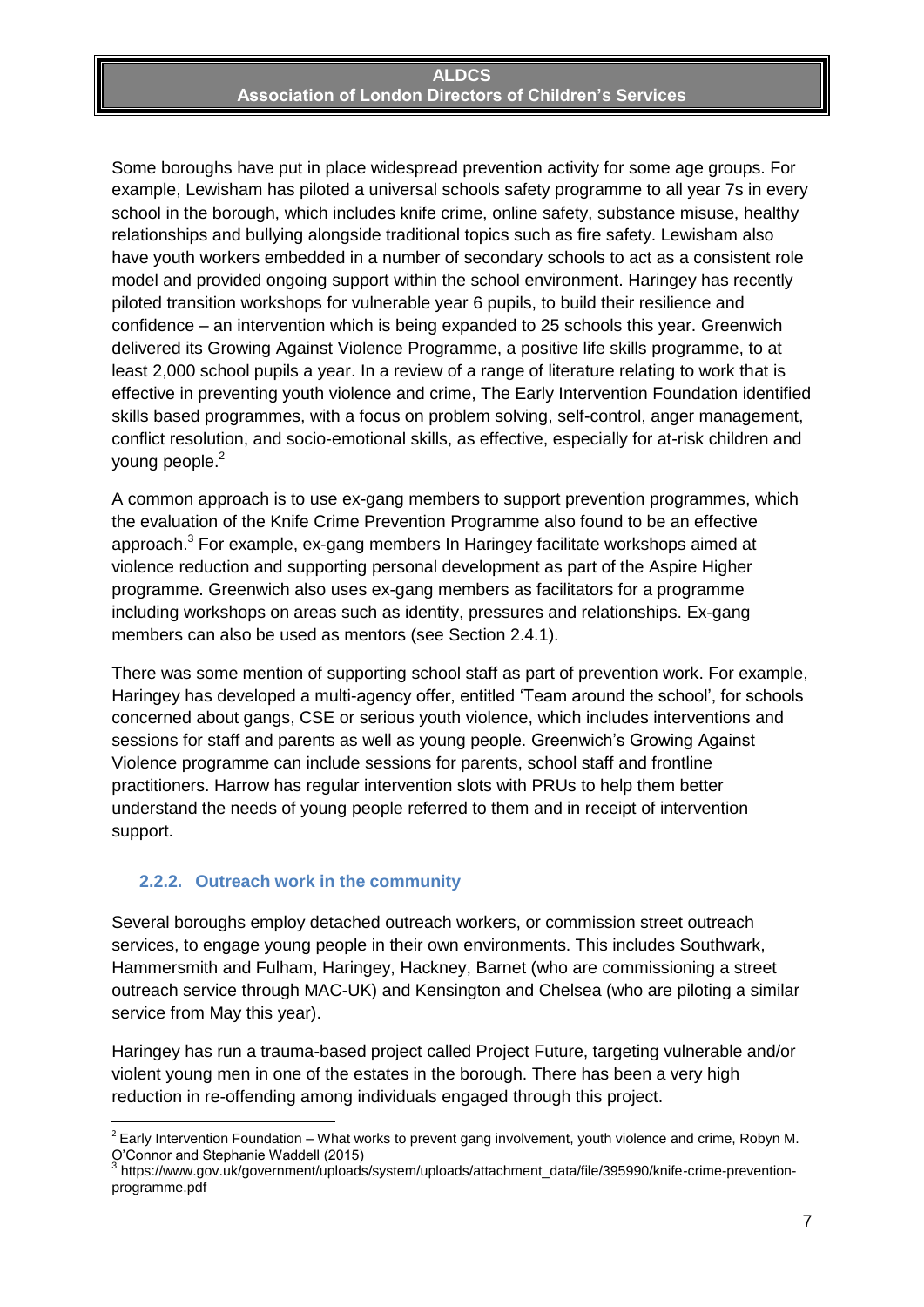Many boroughs run weapons awareness sessions with schools, but Redbridge carries out group work on this topic in the community, in conjunction with London Ambulance Service. Merton has run projects (include Rhyme and Reason, a music mentoring project, and Gym Box) at two youth hubs in local serious youth violence hotspots. These programmes engage around 100 known gang members and young people at risk each year.

#### <span id="page-7-0"></span>**2.2.3. Supporting children in care and care leavers**

Research has highlighted the links between vulnerability and being exposed to offending either as the victim or perpetrator, particularly in the case of children looked after,[1]. Looked after children in England are five times more likely to be cautioned or convicted than children who are not looked after, and 37 per cent of children in young offender institutions have a history of being looked after.[2] Incidents of being missing suggest an increased risk of becoming involved or affected in crime (including violence). Similarly, the placement of children out of borough, where monitoring and supervising require greater levels of multiagency and cross-boundary working, is an important factor to consider in the case of children looked after. While some children are placed out of borough to remove them from a situation in which they are exposed to harm, local authorities also acknowledge that this response does not affect historic vulnerabilities, experiences of trauma or underlying fears that may lead to weapon carrying, and does not necessarily remove the ties and relationships that children and young people have developed with their peers.

Local authorities place a focus of intervening early and supporting children looked after in a relationships- and strengths-based way to increase resilience and positive outcomes, and work in a strategic way to ensure that solutions are appropriate to the child's needs. Effective multi-agency working with criminal justice agencies, where shared goals and effective communication channels are established, has been seen to reduce the proportion of children looked after entering the criminal justice system.

### <span id="page-7-1"></span>**2.2.4. Considering extra-familial risk**

**.** 

Alongside statutory safeguarding roles, local authorities and other partners have a responsibility to help and protect young people in their local area. It is important that the system as a whole develops an approach to working with the community to prevent, identify, assess and intervene with different forms of extra-familial risk, as well as fulfilling statutory safeguarding duties. This approach is often referred to as 'contextual safeguarding'. London local authorities are in the relatively early stages of implementing contextual safeguarding approaches. Some respondents highlighted examples of the steps they had taken to implement a contextual safeguarding approach; others spoke of this as a priority for the future.

<sup>&</sup>lt;sup>[1]</sup> https://www.crimeandjustice.org.uk/publications/institutional-care-and-poverty-evidence-and-policyreview [2]

http://www.prisonreformtrust.org.uk/Portals/0/Documents/Care%20review%20impact%20report%20Ja n%202017%20UPDATE%20FINAL.pdf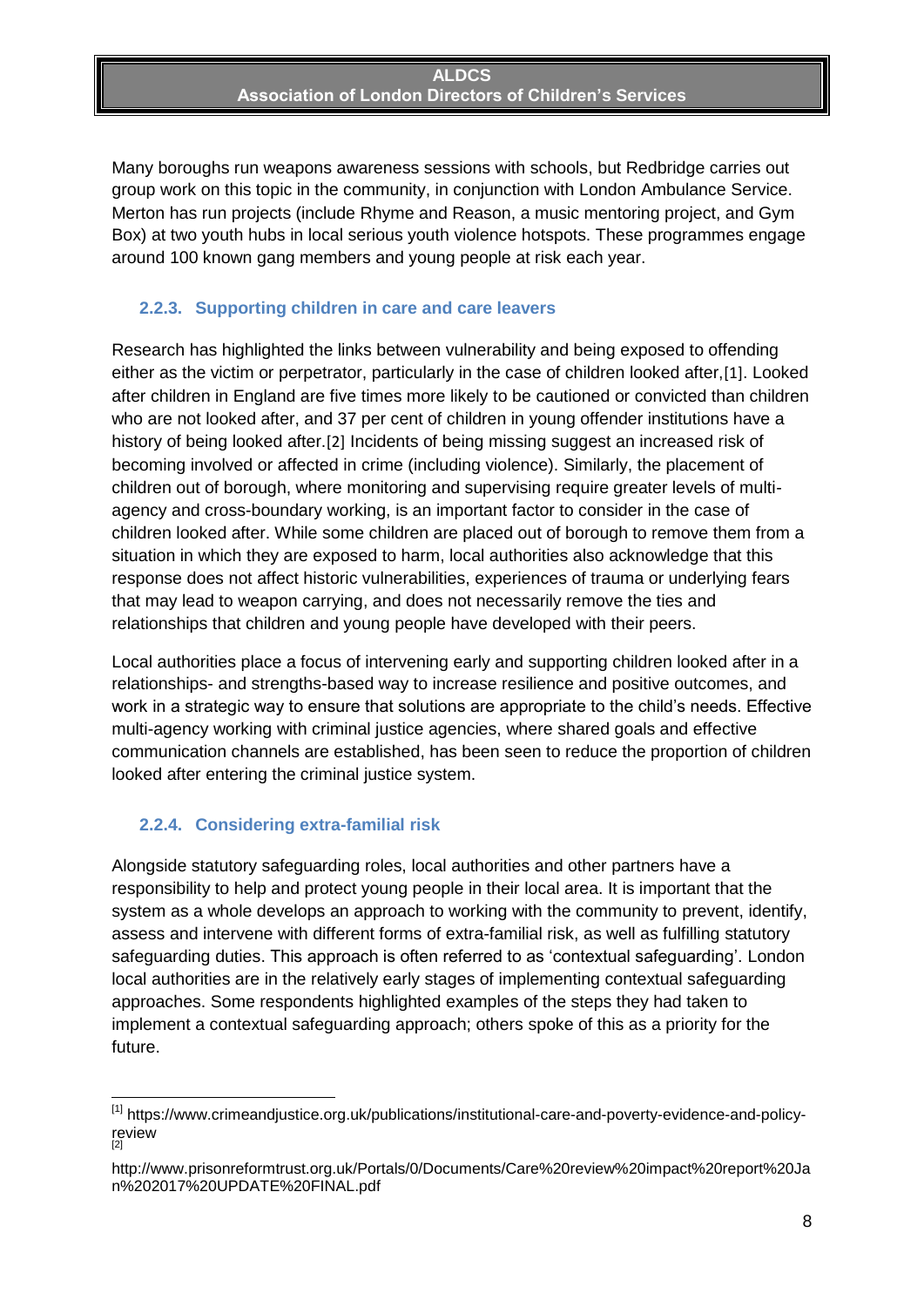For example, the University of Bedfordshire is supporting Hackney to embed contextual safeguarding across the Children and Families Department, funded by the DfE Social Innovation Fund. Hackney has put in place processes to promote practitioner identification and consideration of risks outside of the home at the earliest opportunity. This includes modifying assessment guidelines for the Children and Families Assessment and the Young Hackney Prevention and Diversion service, and using Contextual Safeguarding case consultations as an opportunity for practitioners to reflect and consider harm and protective factors in the different social spaces young people spend time.

Lambeth has recently established new Young People's Safety Planning meetings, which are multi-agency and involve the young person and their parents. These are chaired by IROs or Child Protection Chairs who have been trained to address contextual risk. They do not substitute child protection plans or procedures, but complement them by creating an environment in which young people can engage and entrenched issues can be more easily addressed. The early evaluation of the approach found evidence of some risk reduction in 7 out of the 10 cases considered.

Hackney has also developed and implemented a safety mapping exercise as part of its contextual safeguarding project, where practitioners use a map of their local area to open up a discussion with young people about where they feel safe/at risk and to develop safety plans from this. The borough is also piloting a contextual safeguarding assessment in a secondary school, which will involve exploring students' feelings around safety in school (and staff responses to them), within their peer relationships and within their local community. This information will be used to design and deliver interventions in the school. In Lewisham, the Mizen Foundation has also worked with schools to map 'safe spaces' from children's and young people's perspectives. Bexley's youth hubs are open one evening as a week as a 'safe place to be'. This service, to which young people can self-refer, has proved effective as a contextual safeguarding approach.

Brent has used peer mapping as part of its contextual safeguarding approach to establish how children are linked and to think about how to protect the group around the child as well as the child at the centre. Brent is looking to strengthen this approach and roll out training to support it.

Another key strand of contextual safeguarding is around maximising the community's capacity to help prevent youth offending, in particular serious youth violence. This is covered in Section 2.5.

#### <span id="page-8-0"></span>**2.2.5. Education, employment and training**

Boroughs highlighted that supporting young people to access education, training and employment was a key element of prevention activity, and this was an area that was discussed in relation to the role of the keyworker and/or mentor. Similarly, there was mention of the need to support young people to avoid permanent exclusions. Only Harrow highlighted activity in relation to this (through one to one interventions in school settings), several boroughs indicated a need to look at this in the near future.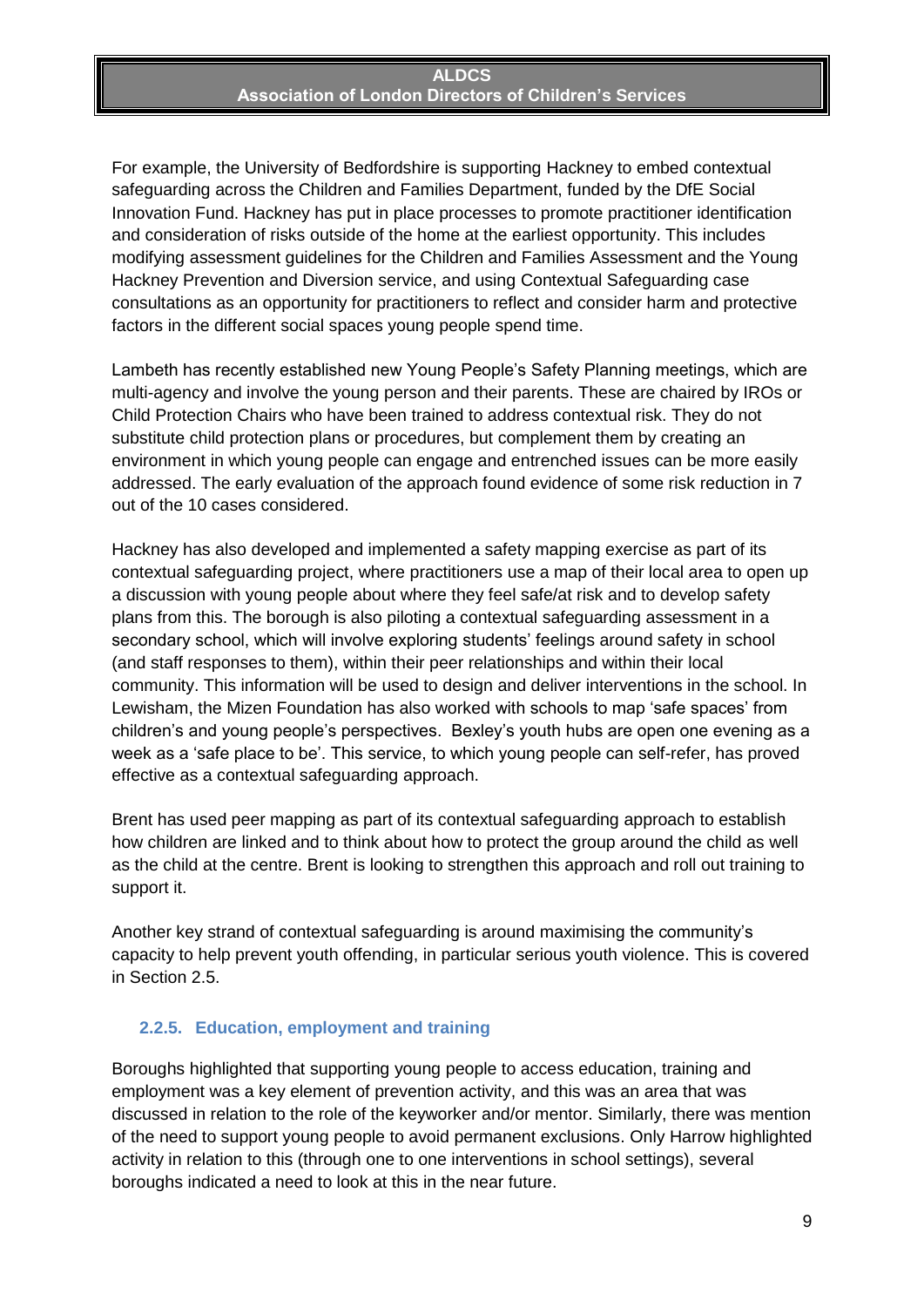### <span id="page-9-0"></span>**2.2.6. Social media**

The HM Inspectorate of Probation published a report in October 2017 summarising the findings from a review of the work of YOTs, specifically in relation to working with young people that pose a risk to the public. One of the key areas highlighted in this report was in need of further work was supporting and responding to the use of social media by young people. The research found that social media was directly related to the offence in one in four cases, and had been a catalyst for some of the most serious and violent offences (particularly in relation to gang involvement). The report suggested that conventional material aimed at managing risk and vulnerability are unsuited to the online world, and recommended that local policy frameworks for monitoring online activity need to be further developed and staff need updated guidance to make good quality assessments.

While some respondents raised social media as an area that needed further work (see Section 4), it is a theme that was notably absent across the submissions. Barnet mentioned the promotion of digital security as part of its prevention activity, and Greenwich highlighted that one of the workshops run in local schools includes a session on social media usage.

### <span id="page-9-1"></span>**2.2.7. The public health approach**

The 'public health approach', which sees youth violence as a public health issue, rather than merely a police matter, is known predominantly from work in the USA and in Scotland (particularly Glasgow). The Scottish approach focused on a partnership between police, social services, education, housing, and community safety, who worked in collaboration to design and implement a systematic approach to tackling the root causes of youth violence. This combined a strict enforcement approach (with the average sentence for carrying a knife tripling between 2005-06 and 2014-15)<sup>4</sup>, with the design and offer of a clear alternative to gang involvement and offending. The Violence Reduction Unit used police intelligence to map and contact at-risk young people involved in gangs, who were given a clear message that violence would not be tolerated and offered services and programmes that would support them with exiting gangs. There was help and support in terms of relocation, health services, housing, employment and training.<sup>5</sup>

The impact of this approach has seen to be positive. The number of children and young people killed with knives in Scotland fell from 40 in the period 2006-2011, to 8 from 2011 to 2016. In Glasgow, where the activity was concentrated, the number of young people who died as a result of knife crime fell from 15 in 2006-2011 to zero in the 5 years up until 2016.

Lambeth undertook a Serious Violence Needs Assessment in 2015, which took a public health approach to look at the context in which violent offences are committed and considered the potential role for parents, charities, businesses, and the wider community in addressing the underlying causes of youth violence.<sup>6</sup> However, in the responses to the

 4 http://www.gov.scot/Publications/2016/02/6001/13

<sup>5</sup> http://www.actiononviolence.org.uk/sites/default/files/CIRV\_2nd\_year\_report.pdf

<sup>6</sup> https://www.lambeth.gov.uk/sites/default/files/serious-violence-in-lambeth-needs-assessment-june-2015.pdf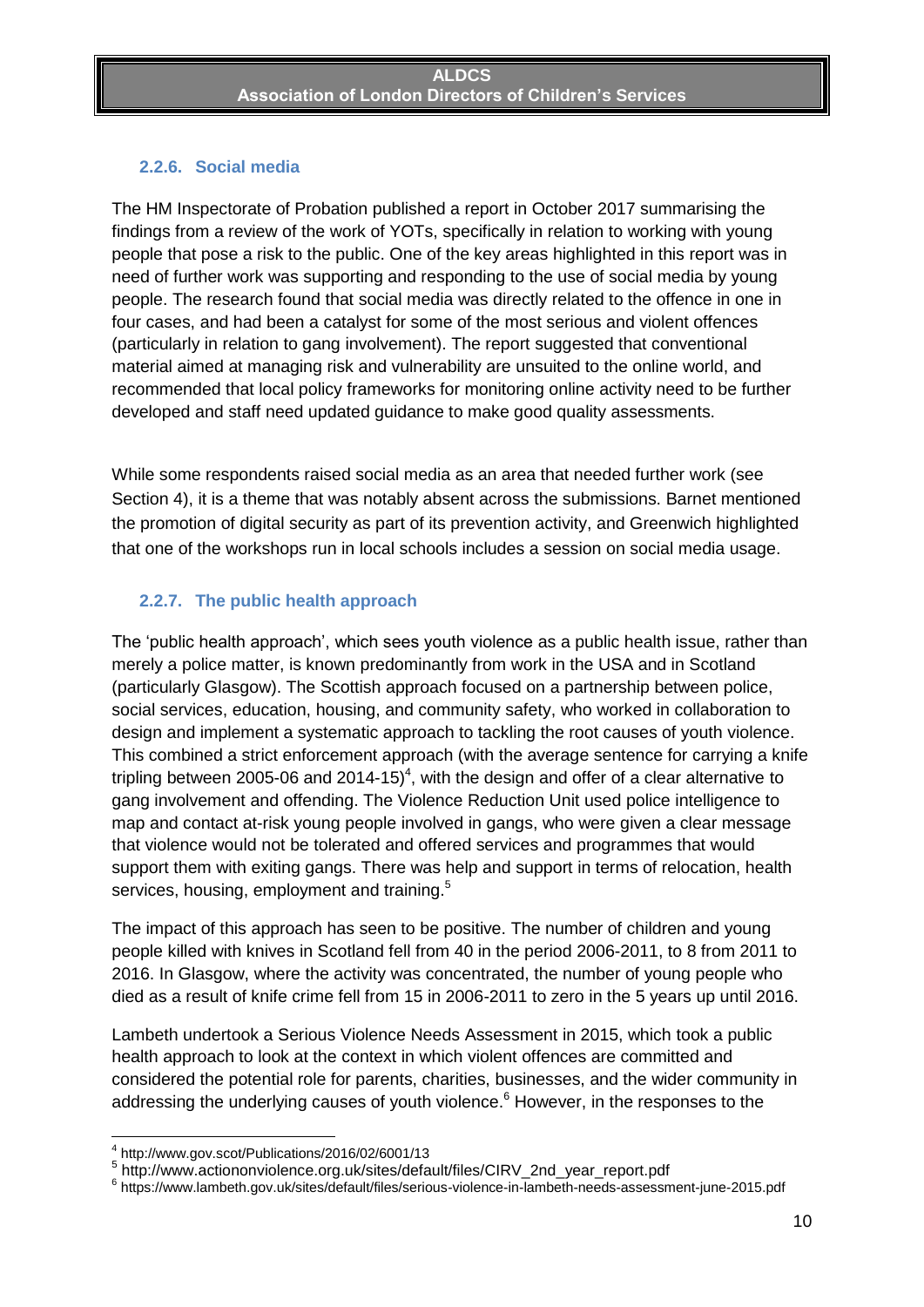ALDCS survey, Hackney was the only borough that referred to its prevention activity in terms of a 'public health' approach. Hackney uses this approach by identifying hotspot areas and causes of violence through data and analysis, and using this information to target prevention activity.

### <span id="page-10-0"></span>**2.2.8. Women and girls**

The MOPAC Knife Crime Strategy highlights that 10 per cent of knife crime offenders are girls or young women.<sup>7</sup> Several respondents highlighted work with women and girls as a priority for the future. The involvement of girls as offenders as well as victims must be recognised and a differentiated approach should be taken to responding to knife crime amongst this cohort. Some gave examples of work that was currently happening in relation to this. For example, Hammersmith and Fulham run a Women and Girls Network to educate girls and young women and give them a voice in terms of approaches to knife crime. Haringey's public health department commissions Solace Women's Aid to deliver a prevention programme around all forms of violence against women and girls. This involves carrying out one to one work with young people affected by CSE and gangs, and training some young people to be peer facilitators. Greenwich is planning on rolling out Abianda training to various professionals, looking specifically at how to work with gang affected young women.

### <span id="page-10-1"></span>**2.2.9. Disproportionality and race**

The Lammy Review highlighted the disproportionate representation of BAME children and adults in the criminal justice system.<sup>8</sup>The MOPAC Knife Crime Strategy highlights that this is also the case amongst children involved in, or affected by, knife crime in the capital. Looking at data from the twelve months to March 2017, the Knife Crime Strategy highlights that 6 in 10 young male victims were recorded as being from BAME backgrounds. Almost half of young male victims of knife crime were of black ethnicity. The strategy also recognises the overlap between victims and offenders, and the disproportionate number of offenders who are from a BAME background. <sup>9</sup> In their responses, local authorities highlighted the need to develop nuanced strategies to work with ethnic minorities (one referenced young black men; another spoke of working with vulnerable latino-american boys).

#### **2.2.10. Supporting young people affected by domestic violence**

<span id="page-10-2"></span>Some respondents highlighted the link between experiences of domestic violence and engagement in serious youth violence, and emphasised the need to provide more effective support to young people who had experienced by domestic violence. In 2018/19, Hackney is rolling out training for practitioners to intervene in families affected by domestic violence, supporting staff to repair relationships between non-abusive parents and their children.

 $\overline{a}$ 

<sup>7</sup> https://www.london.gov.uk/sites/default/files/mopac\_knife\_crime\_strategy\_june\_2017.pdf

<sup>&</sup>lt;sup>8</sup> http://www.actiononviolence.org.uk/sites/default/files/CIRV\_2nd\_year\_report.pdf

<sup>9&</sup>lt;br>https://www.london.gov.uk/sites/default/files/mopac\_knife\_crime\_strategy\_june\_2017.pdf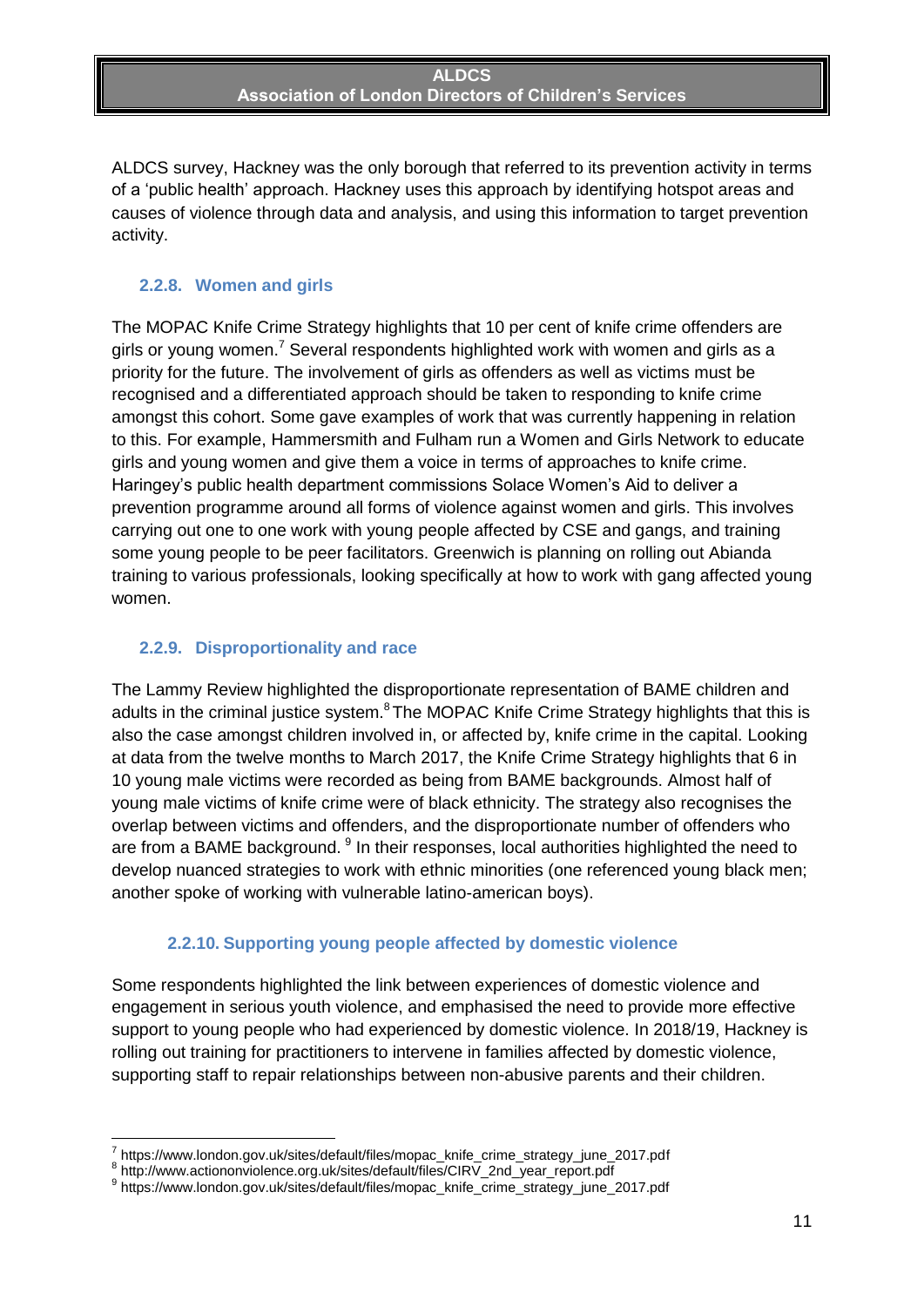# <span id="page-11-0"></span>**2.3. Targeted intervention**

#### <span id="page-11-1"></span>**2.3.1. Strengths-based approaches**

The approaches to targeted intervention across London place considerable emphasis on understanding and harnessing the strengths of young people and their families, and providing meaningful alternatives to involvement in gangs and serious youth violence. This fits with the findings of recent Early Intervention Foundation research on effective prevention activity in this context, which highlighted the potentially harmful consequences of predominantly deterrence or discipline-based approaches.<sup>10</sup> In the responses, successful interventions were identified as those that supported the young person in a range of areas of their lives, often through a keyworker approach with relevant agencies being brought in to support as necessary.

One example of such an intervention is the Integrated Offender Management programme in Southwark, which provides intensive support and surveillance to the top 12 identified serious offending young people in the borough. This is carried out in partnership with the MPS, National Probation Service and London Community Rehabilitation Company, and comprises specific services that supports the individual with a range of areas, for example, housing issues, healthy relationships, substance use, benefits and debt advice, mental, physical and sexual health, and education, employment and training.

Other boroughs, including Brent, Haringey, Merton, Islington, and Bexley offer mentoring programmes to support young people with a variety of issues. For example, Brent commissions Air Network and St Giles Trust to run a mentoring programme for young people involved in offending behaviour and at risk of becoming involved in serious youth violence, which has seen good levels of engagement from the young people concerned. Mentors are ex-offenders who work one to one with young people to support them with positive activities; visit their homes and talk to their parents; and support young people with education, training or employment. The mentor acts as a bridge and facilitator between the YOS worker and the young person in instances where engagement may have been resisted.

Merton is running a project funded by the Home Office, targeted at those arrested either for firearm offences, or for possession with intent to supply Class A drugs. The project involves mentors helping young people to access education, training or employment. This support is also accompanied by vouchers for families for petrol, transport or food to remove some of the barriers to young people's engagement.

#### <span id="page-11-2"></span>**2.3.2. Trauma informed practice**

The HM Inspectorate of Probation highlighted trauma informed practice as another priority area for development amongst the local authorities it inspected in 2017. Looking at a sample of 115 case files, it was found that at least three out of four young people involved in harmful

**<sup>.</sup>** <sup>10</sup> Early Intervention Foundation – What works to prevent gang involvement, youth violence and crime, Robyn M. O'Connor and Stephanie Waddell (2015)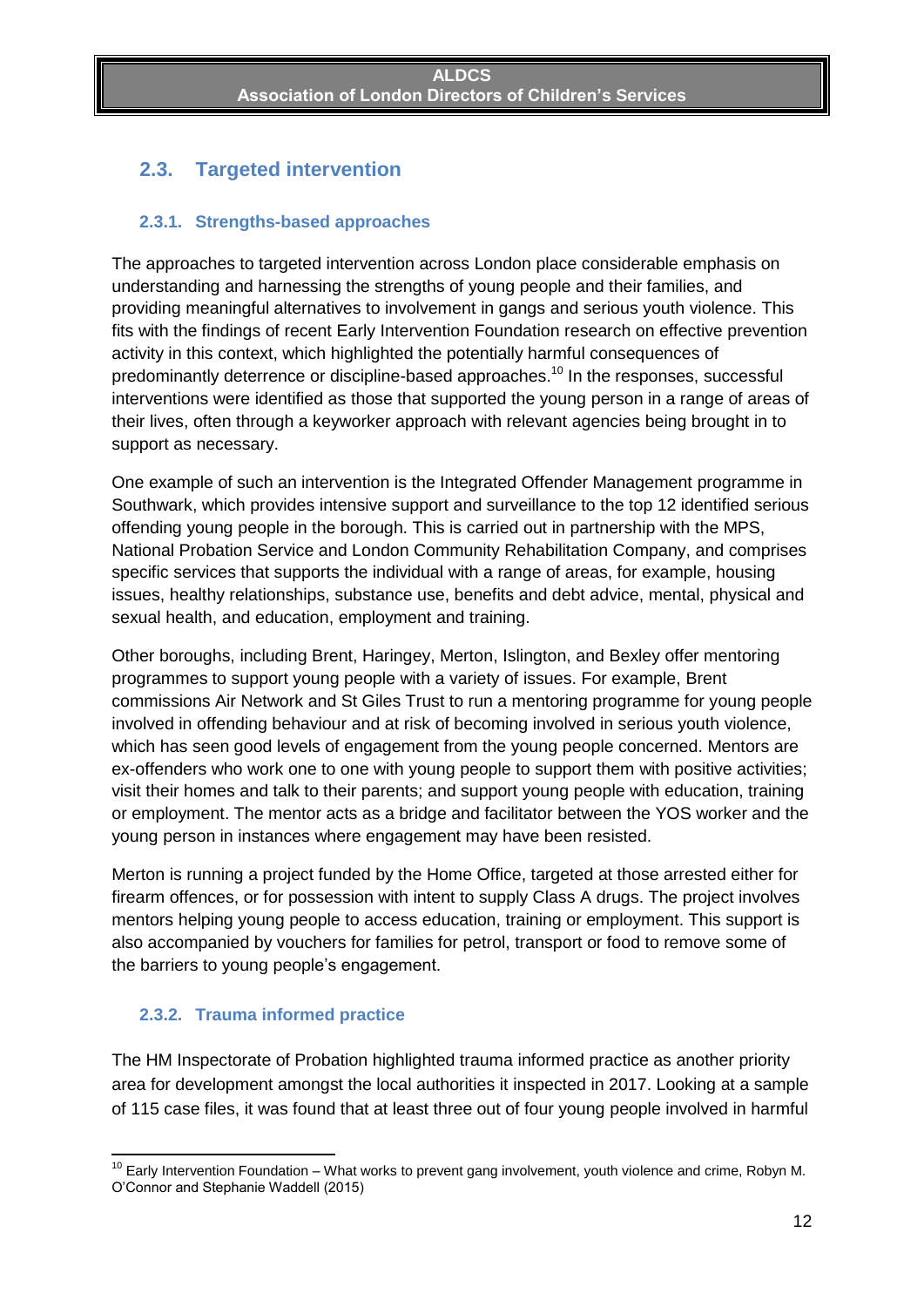offending behaviour had experienced emotional trauma or distress. The research suggested that some YOTs are effectively managing emotional trauma and other adverse events, but that relevant strategies, policies and materials are limited.<sup>11</sup>

Trauma informed practice is a strengths based framework which acknowledges the significant impact of physical, emotional or psychological trauma and provides a space in which survivors of trauma feel safe and can rebuild a sense of control. Several local authorities have embedded, or are in the process of embedding, trauma informed practice into their work with young people who have been involved in serious youth violence. These include Greenwich, Islington, Merton, Lewisham, Bexley, Brent, and Redbridge. This tends to include training of staff (though the scale of the training and the staff included varies in different organisations) followed by six to twelve months of clinical supervision or coaching. The authorities that have embedded this practice into their approach spoke positively of its impact. Several other boroughs report highlighted their intention to roll out training in trauma informed practice in the future.

In Greenwich, the practitioners in the Safer Communities Team are not only trained in trauma informed practice, but also provide training for other agencies delivered by commissioned services. This programme is funded by MOPAC.

Social workers in Islington have the opportunity to be trained in trauma informed practice skills as part of the 'Motivational Social Work' practice model. This model is based on the principle of relationships-based practice, where practitioners build consensus with the family around the problems and support them to identify goal-based interventions. This approach has three strands: trauma informed practice; motivational interviewing (a relationships-based approach to supporting people to change their behaviour, concerned centrally with understanding ambivalence to help); and motivational risk assessment and management (which involves developing a shared understanding of these concepts with the family). As part of this, Islington creates spaces in group coaching and supervision for practitioners to reflect and challenge their assumptions, particularly regarding assessing risk.

### <span id="page-12-0"></span>**2.3.3. Restorative justice**

 $\overline{a}$ 

Restorative justice was widely viewed by respondents to be an effective approach to preventing serious youth violence. This is supported by the findings of the Lambeth Serious Violence Needs Assessment, which worked with focus groups of local children and adults to understand what strategies would be most effective as part of a public health approach.<sup>12</sup>

The boroughs that specified that they used interventions based on restorative practice principles were Greenwich, Hackney, Merton and Haringey – although several others referred to restorative justice as an effective approach.

<sup>&</sup>lt;sup>11</sup> The work of youth offending teams to protect the public, An inspection by HM Inspectorate of Probation (October 2017)

<sup>12</sup> https://www.lambeth.gov.uk/sites/default/files/serious-violence-in-lambeth-needs-assessment-june-2015.pdf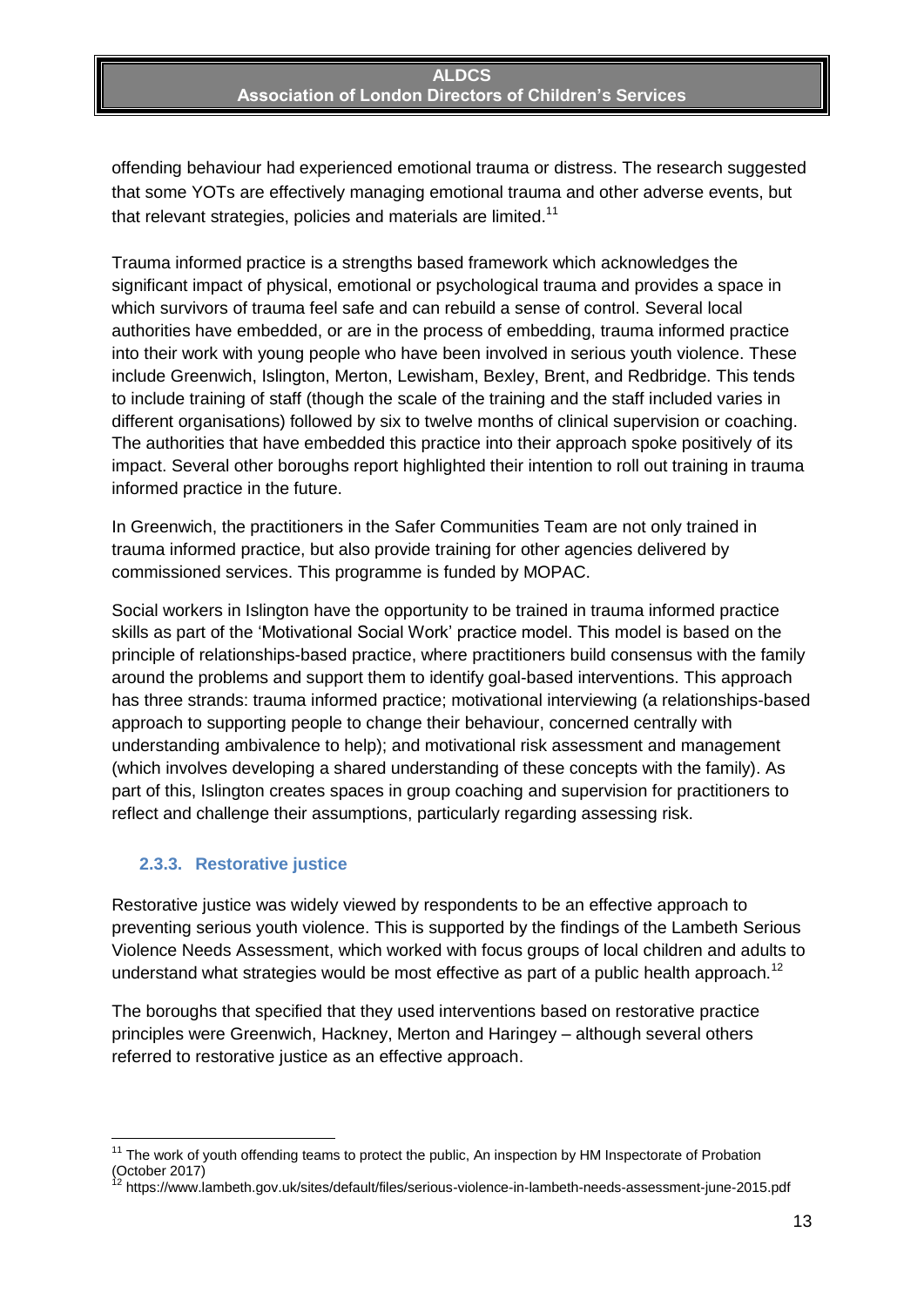Merton described a successful intervention the local authority implemented in 2016 in relation to an escalating gang rivalry between two groups. This included restorative justice processes of mediation with both groups and an offer of a residential for each group to consider future opportunities outside of the conflict. In the 12 months prior to the intervention the incidents of harm had totalled 16 (including stabbings, assaults and a shooting); however, following the intervention there were no incidents for 18 months.

### <span id="page-13-0"></span>**2.3.4. Working with victims**

Some boroughs highlighted the work that they are undertaking with victims, due to the number of victims who are, or become, involved in offending behaviour. Lewisham and Lambeth have found its link with A&E paediatrics and Redthread in King's College Trauma Unit to be an effective way of raising awareness and improving information with hospital staff. The Serious Youth Violence Team, which is collocated with Trilogy (the police gangs unit), is dedicated to providing follow up support and safeguarding interventions to those referred via this route. Lambeth highlighted the value of the role played by Redthread, particularly in bringing a different set of skills to their work with young people.

### <span id="page-13-1"></span>**2.4. Involving communities, parents and young people**

### <span id="page-13-2"></span>**2.4.1. Involving communities**

Several boroughs highlighted the need to raise awareness in the community and amongst local businesses of safeguarding and local risks, and this was a key finding from the Lambeth Serious Violence Needs Assessment.<sup>13</sup> While many local authorities are at an early stage in this journey, there are some good examples of initiatives that are already taking place. Greenwich is working with specific businesses to raise awareness of exploitation. Hackney's contextual safeguarding project has also involved training local businesses (for example, a local McDonald's), enforcement officers and partners in health and education services in safeguarding and raising their awareness of contextual safeguarding. Next steps include working with organisations including Transport for London in order to engage all parts of the Hackney community.

Southwark undertook a project in Autumn 2017, in which YOS clinical practitioners worked with the parents of children affected by serious youth violence and the neighbourhood police in order to implement community resolutions on a particular estate (the Pelican Estate). The project succeeded on improving relationships between the police and the local community.

One of the next steps in the Hackney contextual safeguarding project will be to develop bystander approaches, which involves working with young people and the wider community to empower people to change normalised culture and behaviours within their own peer groups and communities.

**<sup>.</sup>**  $13$  lbid.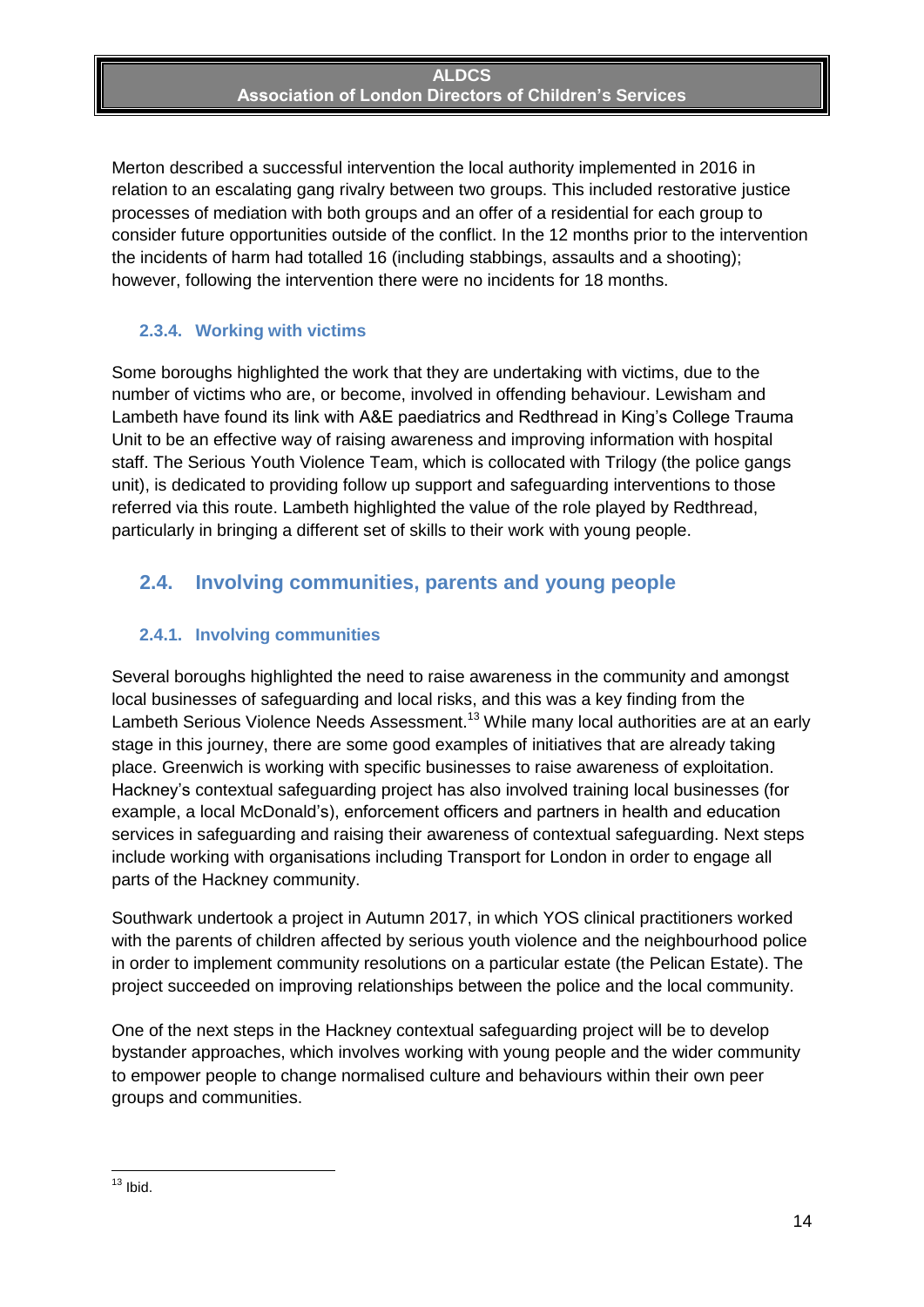### <span id="page-14-0"></span>**2.4.2. Involving parents and families**

Many respondents emphasised the need to work with the whole family, rather than just the young person as part of the prevention and targeted intervention activity. This echoes the finding of multiple sources of research which have highlighted the importance of involving parents and families in prevention activity.<sup>14</sup>

Some respondents discussed the use of family network meetings to draw upon the strengths of the family alongside those of the young person. Camden invests in a family group conference coordinator, who works with families to agree a plan of intervention that is designed and led by the family. This may involve the family supporting the young person to attend education, training or employment; to participate in positive activities at the weekend; and to engage with the YOS interventions.

Lewisham has been running a peer-support programme for three years entitled 'Parents Standing Together'. The aim is to build a community guardians model based on a trauma informed and restorative approach. Parents are engaged at events such as parents' evenings in schools. Lewisham also commissions South London and Maudsley Hospital to deliver functional family therapy, which targets families with a young person engaging in persistent offending, substance misuse, or Antisocial Behaviour. This intervention is targeted to the needs of each family with the aim of impacting positively on family conflict, communication and parenting.

#### <span id="page-14-1"></span>**2.4.3. Involving young people**

Several boroughs identified a need to work on involving young people more in service design. There are some examples of effective engagement. For example, Hackney is running a range of 'critical conversations' events with young people through all of the Youth Hubs and Adventure Playgrounds in the borough, to gather young people's thoughts on areas such as services for young people, crime and policing. Haringey held extensive consultation events with young people and the community to feed their views into its Weapon Enabled Violence Action Plan, including commissioning a tailored specialist engagement with young people at risk of becoming victims and or perpetrators of youth violence.

#### <span id="page-14-2"></span>**2.4.4. Communications strategies**

Several boroughs indicated a need to improve their messaging and communications with young people and communities regarding serious youth violence and knife crime. Lewisham has undertaken work on its communications strategy in this area. The Safer Lewisham Partnership has worked with young people to develop five key messages for every child or young person. They have also developed five key messages for adults. Key young people are used to share important messages, for example via YouTube videos and social media.

**<sup>.</sup>** <sup>14</sup> Early Intervention Foundation – What works to prevent gang involvement, youth violence and crime, Robyn M. O'Connor and Stephanie Waddell (2015)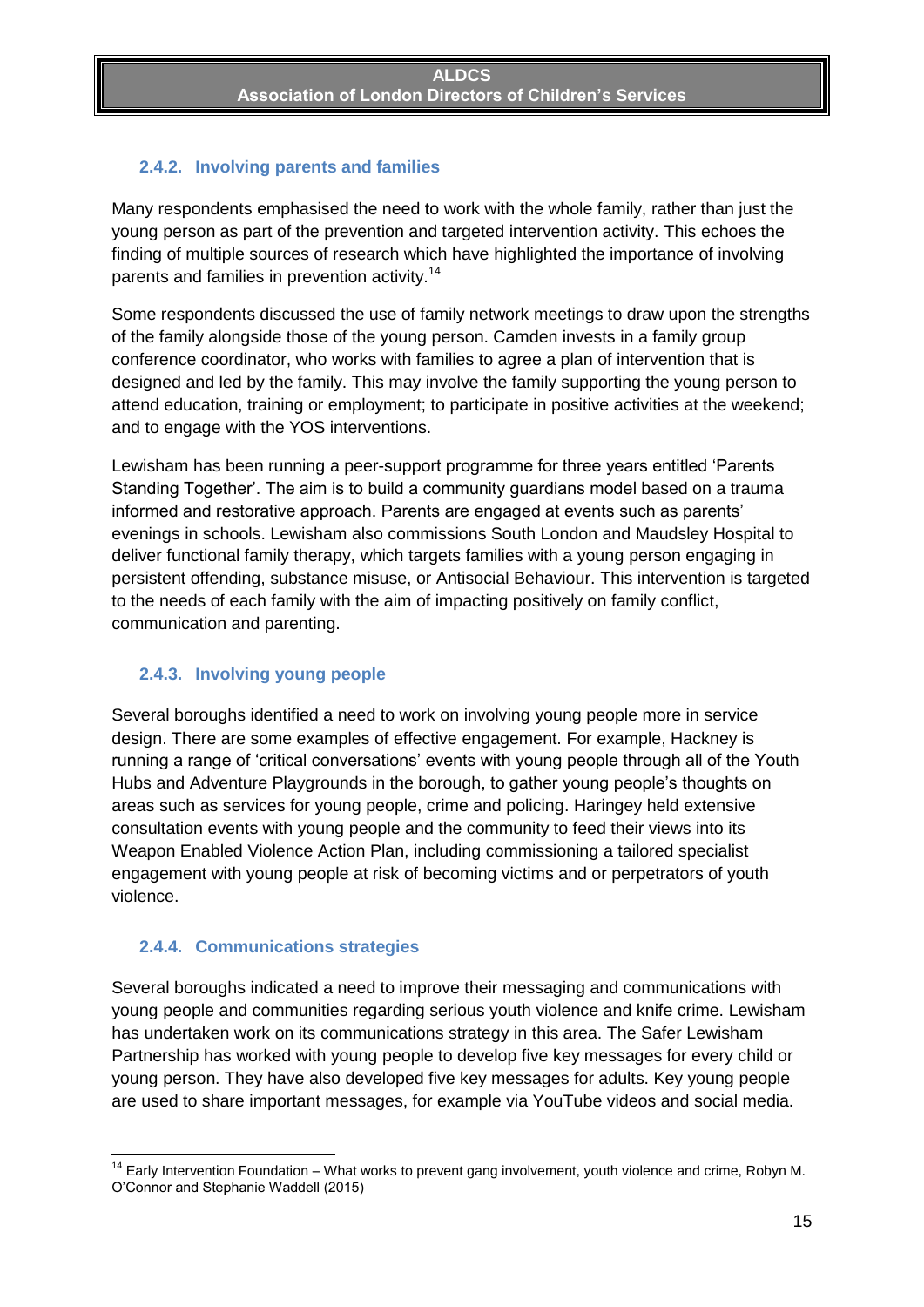### <span id="page-15-0"></span>**2.5. Use of data**

### <span id="page-15-1"></span>**2.5.1. Predictive analysis**

There were some examples given of good work around predictive analysis, but respondents highlighted this as a challenge and area for further worker and collaboration.

One example of the use of analysis to assess risk is in Lewisham, where a matrix has been introduced to consider risk and vulnerability collectively and assess the impact of county lines drug supply and the risks posed by gangs in London, which is used in conjunction with the GANGS Matrix. This matrix assesses the Organised Crime Groups aspect of the issue but has a specific focus on the risk of CSE, safeguarding and a weighting for drugs intelligence. Data is extracted from Merlin and Crime reports and include on the SAVVY if appropriate, and those involved are discussed at the appropriate multi-agency forum.

Merton has developed a 'Serious youth violence and criminal exploitation protocol', which includes a screening tool to identify those at risk and a proforma to use as the basis for a discussion at the multi-agency forum about a young person when he or she does not meet the threshold of significant harm. Brent is mapping data and networks to establish themes across the adolescent population. Hounslow uses localised 'Keep Apart' lists of young people who should not have contact with one another in professional settings. These have assisted practitioners to have greater awareness of the issues.

#### <span id="page-15-2"></span>**2.5.2. Evaluation**

While limited detail was given in relation to specific work on evaluation, several respondents referred to the positive impact of certain interventions and quoted evaluations to support this.

In terms of ongoing work on evaluation, Hackney is triangulating various data sources to look at what has been effective in terms of improving outcomes for young people at risk of becoming involved in serious youth violence and supporting them into education, employment and training. Camden has recently launched a Youth Safety Taskforce to evaluate and report on effective approaches to addressing and reducing serious youth violence. Camden is also currently recruiting to develop the analytical capacity of its serious youth violence and gangs response.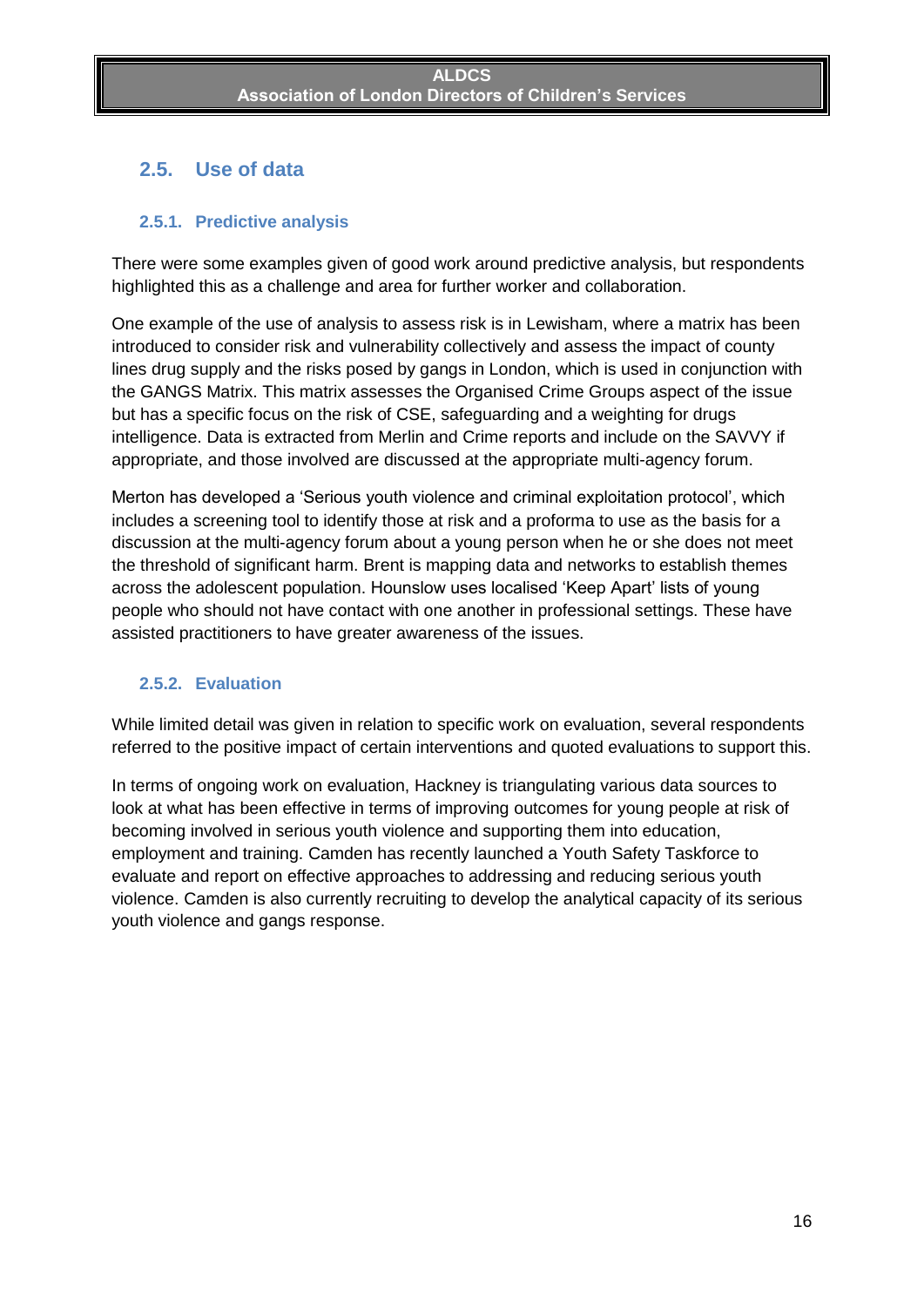# <span id="page-16-0"></span>**3. Challenges**

Respondents were asked to identify their key challenges in responding to serious youth violence, including knife crime. The following areas were cited most commonly as challenges:

- **Nature of the violence:** Several boroughs referenced the frequency and nature of the violence itself as a key challenge. Some respondents highlighted the rise in knife crime and in particular the increase in the number of knife crimes with injury. Others spoke of the changes in the accessibility and use of weapons (for example, weapons of choice becoming bigger). The cohorts of young people involved in serious youth violence was another commonly raised topic. While some discussed the fact that children were getting drawn in at a younger age, often with a link to county lines, there was also mention of a growing cohort of 18-25 year olds committing serious offences, many of whom had not previously been known to children's services or the police.
- **Resources:** Nearly every respondent highlighted funding as a key challenge. Some highlighted that, in a context of growing social care costs and a climate of austerity, directing resources towards prevention activity is extremely difficult. The short term nature of some of the available funding was also cited as a restrictive factor.
- **Social media:** Many boroughs felt that there was more work to be done to understand the interaction between social media and offending behaviour, and how local authorities should respond.
- **Understanding the links between serious youth violence and other issues such as county lines:** As highlighted in Section 2.2, boroughs are responding in a more comprehensive and multi-agency way to serious youth violence, which considers wider vulnerabilities and interconnecting issues such as county lines. However, this is a work in progress, and some boroughs are further along than others. Some boroughs are concerned about the rapidly evolving county lines activity, and the involvement of younger children in drug dealing networks.
- **Cross-agency and cross-service collaboration:** Despite the work highlighted above, some boroughs believed that collaboration between agencies and local authority services was still not happening as efficiently and effectively as it could. There are still cultural differences that need to be bridged to ensure that true collaboration is taking place with a range of partners.
- **Analysis and evaluation:** Both predictive analysis and evaluation are challenges for local authorities. This is in part due to capacity issues; there is also a need to share information more across boundaries and understand more about causality and the links between different factors.
- **Exclusions:** A few boroughs highlighted that young people who had been excluded from school, and had therefore lost the protective factor of the formal education system, presented a particular challenge, and more work to support young people back into education, employment or training was critical to this agenda.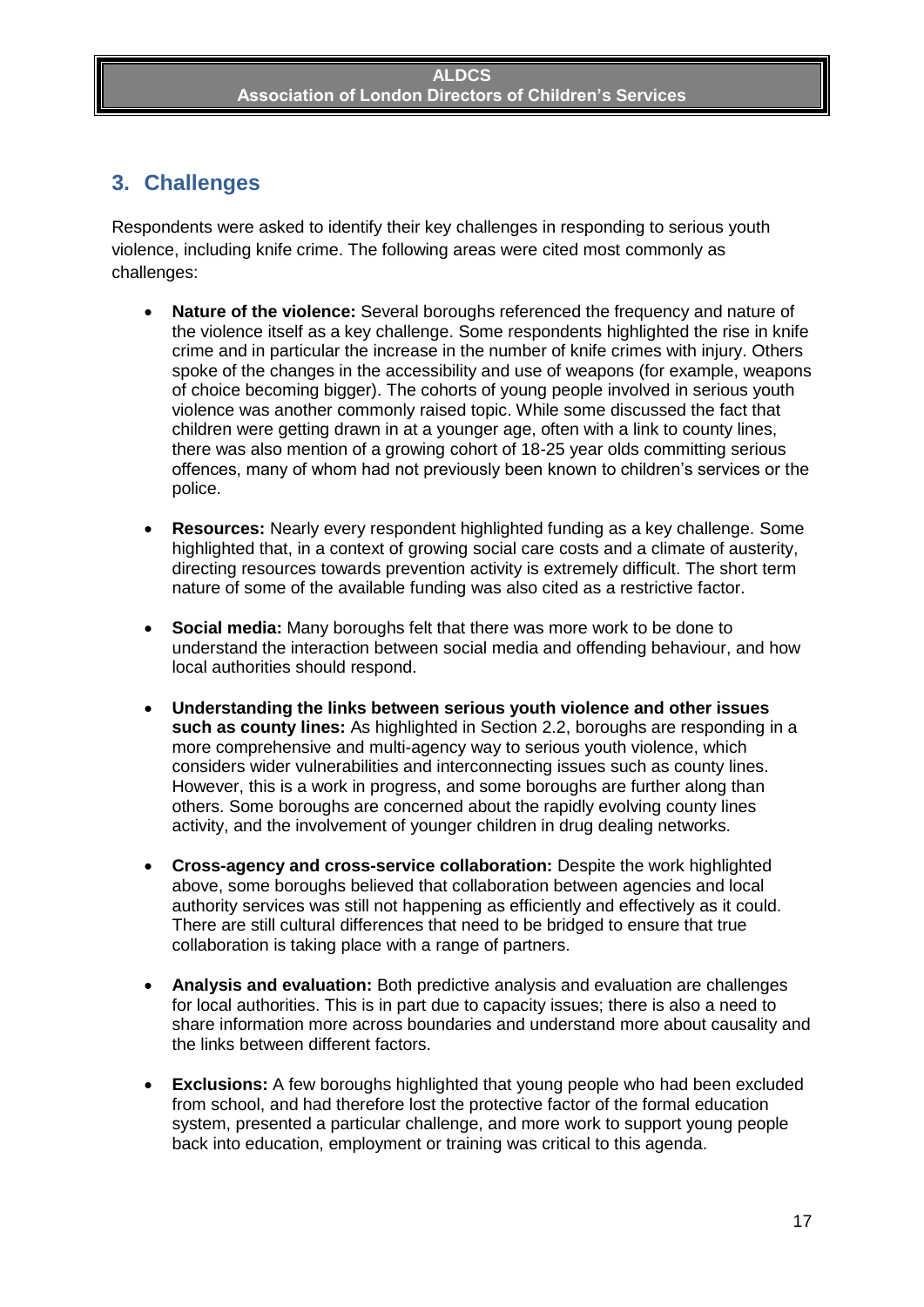# <span id="page-17-0"></span>**4. Priorities and opportunities for the future**

This section captures respondents' perspectives about their next steps and priorities for the future. It also sets out gaps in the current and emerging practice in some boroughs (Section 2) and attempts to address the challenges set out in Section 3.

### <span id="page-17-1"></span>**4.1. Framing the response**

**Vulnerability:** There was widespread consensus around the need to frame responses to serious youth violence under a safeguarding lens and ensuring that there is a focus on understanding the vulnerabilities of young people involved in serious youth violence and seeking to address these through robust social work practice which is relationships-based. There is still some way to go in developing a shared understanding with partners around this.

**Strategies:** Some boroughs indicated that they do not have a strategy for serious youth violence, or a knife crime action plan, in place. Many will be working on these in the near future.

### <span id="page-17-2"></span>**4.2. Multi-agency working**

**Collaboration and joint understanding:** Multi-agency working is constantly improving, but there is a need to continue to work at this to ensure joint understanding and bridge cultural barriers between organisations and services.

**Engagement with the voluntary sector:** The responses suggested that engagement with the third sector tends to be limited to the commissioning of particular services, rather than to genuine collaboration and codesign. However, several boroughs indicated a need to harness the expertise and capacity of the voluntary and community sector, and some have plans to work more closely on this agenda in the future.

### <span id="page-17-3"></span>**4.3. Prevention**

**Working with schools and colleges:** There is lots of work happening *in* schools, but less work *with* schools. Responses suggest that collaboration with education can be patchy and that relationships with schools and colleges need to be developed, and it was acknowledgement that the increasing fragmentation of the education system is making this more challenging. The need to work more with alternative provision settings is referenced specifically. One respondent discussed plans to work more with early years providers to support conversations and learning about conflict management and violence.

**Considering extra-familial risk:** Section 2.2 above highlights positive work around extrafamilial risk and contextual safeguarding, but there is still far to go in this agenda and several boroughs plan to develop more contextual safeguarding approaches.

**Public health approach:** Only one borough referred to the use of a public health approach in prevention of serious youth violence, and few explicitly mentioned health as a partner within multi-agency meetings. The public health approach may be an area to explore as part of future prevention activity.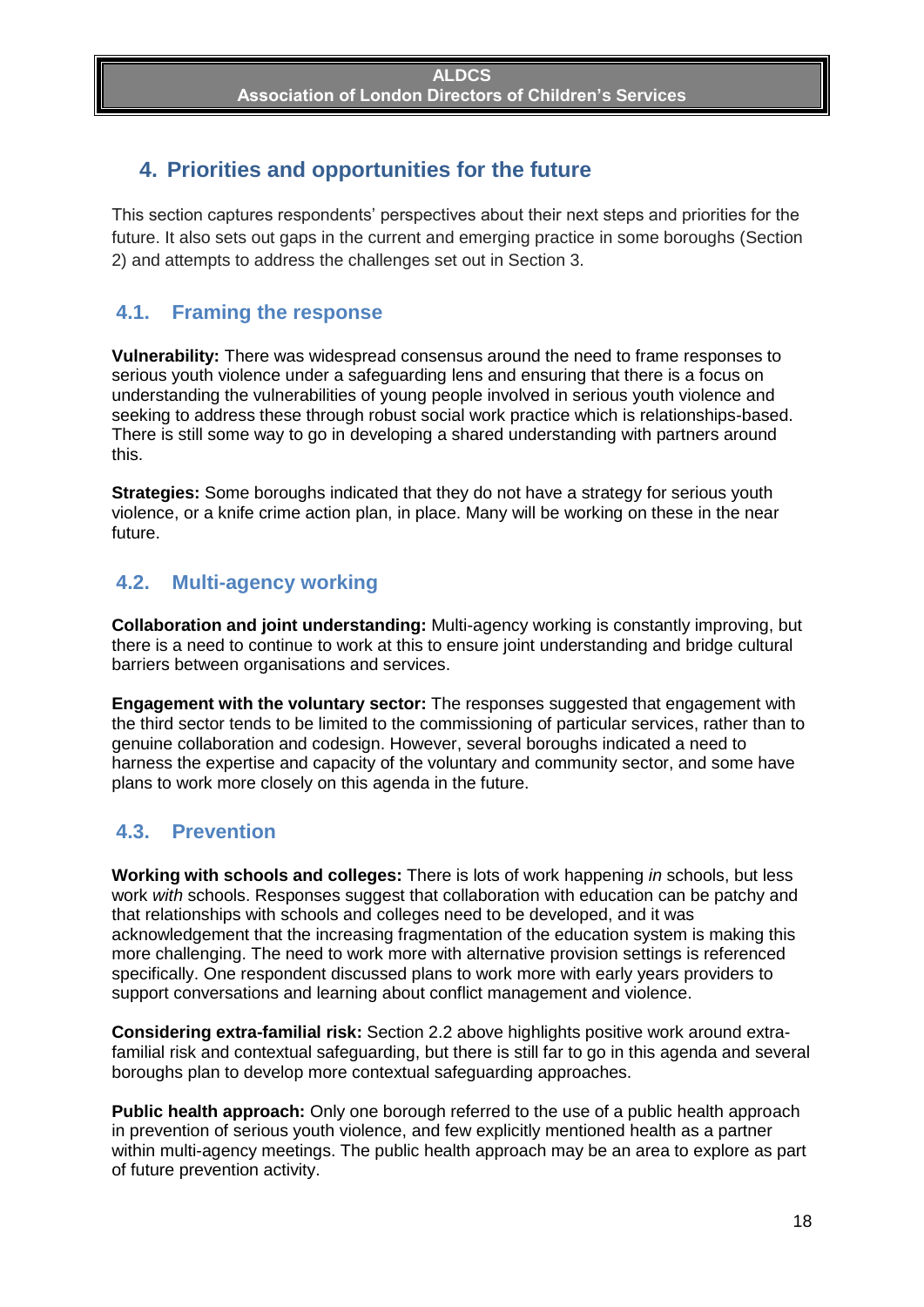**Social media:** Boroughs indicated the need to better understand the role of social media in relation to serious youth violence and county lines, and how to respond to this.

**Women and girls:** As highlighted in Section 2.2, there is some work happening which is aimed specifically at supporting women and girls involved in serious youth violence. Some boroughs have indicated that this work needs to be further developed.

### <span id="page-18-0"></span>**4.4. Targeted intervention**

**Trauma informed practice:** As highlighted above, many boroughs have embedded trauma informed practice into their work, and others are nearer the start of this journey. Many respondents indicated that this was a priority for the future.

**Restorative justice:** While restorative justice was mentioned in several responses, there were only a few examples of interventions using restorative justice principles. Several boroughs indicated this as an area for further work.

**Supporting practitioners:** There was also an acknowledgement that practitioners needed time to reflect on their practice, and regular clinical supervision to support continuous improvement and wellbeing.

### <span id="page-18-1"></span>**4.5. Engagement with young people, parents and communities**

**Involving communities:** There was a strong feeling that more needed to be done to engage the community and harness the trust, relationships and experiences inherent within communities. Contextual safeguarding approaches are starting to involve greater engagement with and use of the community, but these need to be significantly developed in order to reach a point where engagement is systematic and effective.

**Involving parents and young people:** Several respondents highlighted that engaging more with young people and parents about services and approaches is something they are striving towards.

**Communications strategies:** There was little information submitted relating to communications strategies with parents and the community. Some respondents highlighted that they would appreciate learning from other boroughs in this area. Lewisham is an example of a borough that has done some good work on this.

### <span id="page-18-2"></span>**4.6. Use of data**

**Predictive analysis and evaluation:** Respondents suggested that boroughs can work more collaboratively together to undertake more predictive analysis to better understand risk. Others indicated a need to better evaluate interventions, and to share best practice across local authorities and agencies.